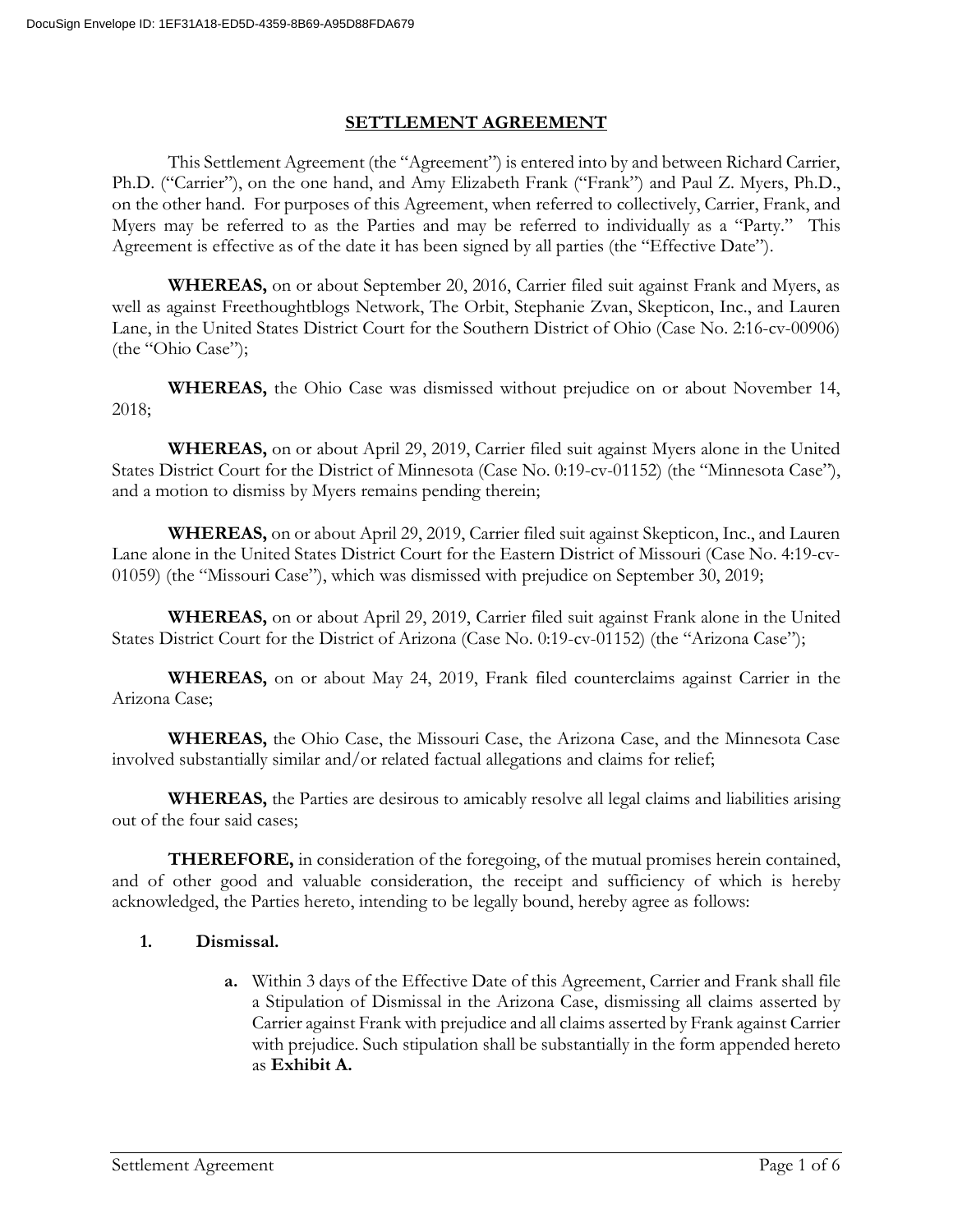**b.** Within 3 days of the Effective Date, Carrier and Myers shall file a Stipulation of Dismissal in the Minnesota case, dismissing all claims asserted by Carrier against Myers with prejudice. Such stipulation shall be substantially in the form appended hereto as **Exhibit B.** In the event the Court in the Minnesota case issues an order on the pending motion to dismiss before the date the Parties are to file such a stipulation, dismissing the case with prejudice, the obligation in this paragraph shall be moot and no such stipulation will be filed. In such event, however, Myers agrees to not file a Bill of Costs in the Minnesota Case, and Carrier agrees to not file any appeal of any order or judgment in the Minnesota Case.

### **2. Releases.**

- **a.** On the Effective Date, Carrier, for himself, his heirs, his executors, and/or his assigns, hereby unconditionally, knowingly, and voluntarily releases and forever discharges Frank, Myers, Freethoughtblogs Network, The Orbit, Stephanie Zvan, Skepticon, Inc., Lauren Lane, Cara Zelaya, and Jason Thibeault, and their heirs, successors, insurers, attorneys, subsidiaries, affiliates, predecessors, successors and/or assigns together with their respective past, present or future officers, directors, owners, members, Staff, shareholders, employees and agents (collectively "Released Parties") from any and all actions (direct or derivative), suits, causes of actions, demands, rights, liabilities, claims, counterclaims, debts, damages (including compensatory, punitive and/or exemplary), injuries, losses, costs, fees (including attorneys' fees) and expenses, of any nature, kind and character, in law or in equity, civil or criminal, under the common law, state law, federal law or otherwise, whether known or unknown, suspected or unsuspected, foreseen or unforeseen, fixed or contingent, and/or actual or potential, which Carrier had, has or may later discover arising from, connected or in any way related to, or based upon the facts and circumstances that were alleged, or could have been alleged, in the Ohio Case, the Missouri Case, the Minnesota Case, and/or the Arizona Case.
- **b.** On the Effective Date, Myers, for himself, his heirs, his executors, and/or his assigns, hereby unconditionally, knowingly, and voluntarily releases and forever discharges Carrier and his heirs, successors, insurers, attorneys, subsidiaries, affiliates, predecessors, successors and/or assigns together with his respective employees and agents (collectively "Carrier Parties") from any and all actions (direct or derivative), suits, causes of actions, demands, rights, liabilities, claims, counterclaims, debts, damages (including compensatory, punitive and/or exemplary), injuries, losses, costs, fees (including attorneys' fees) and expenses, of any nature, kind and character, in law or in equity, civil or criminal, under the common law, state law, federal law or otherwise, whether known or unknown, suspected or unsuspected, foreseen or unforeseen, fixed or contingent, and/or actual or potential, which Myers had, has or may later discover arising from, connected or in any way related to, or based upon the facts and circumstances that were alleged, or could have been alleged, in the Ohio Case, the Missouri Case, the Minnesota Case, and/or the Arizona Case.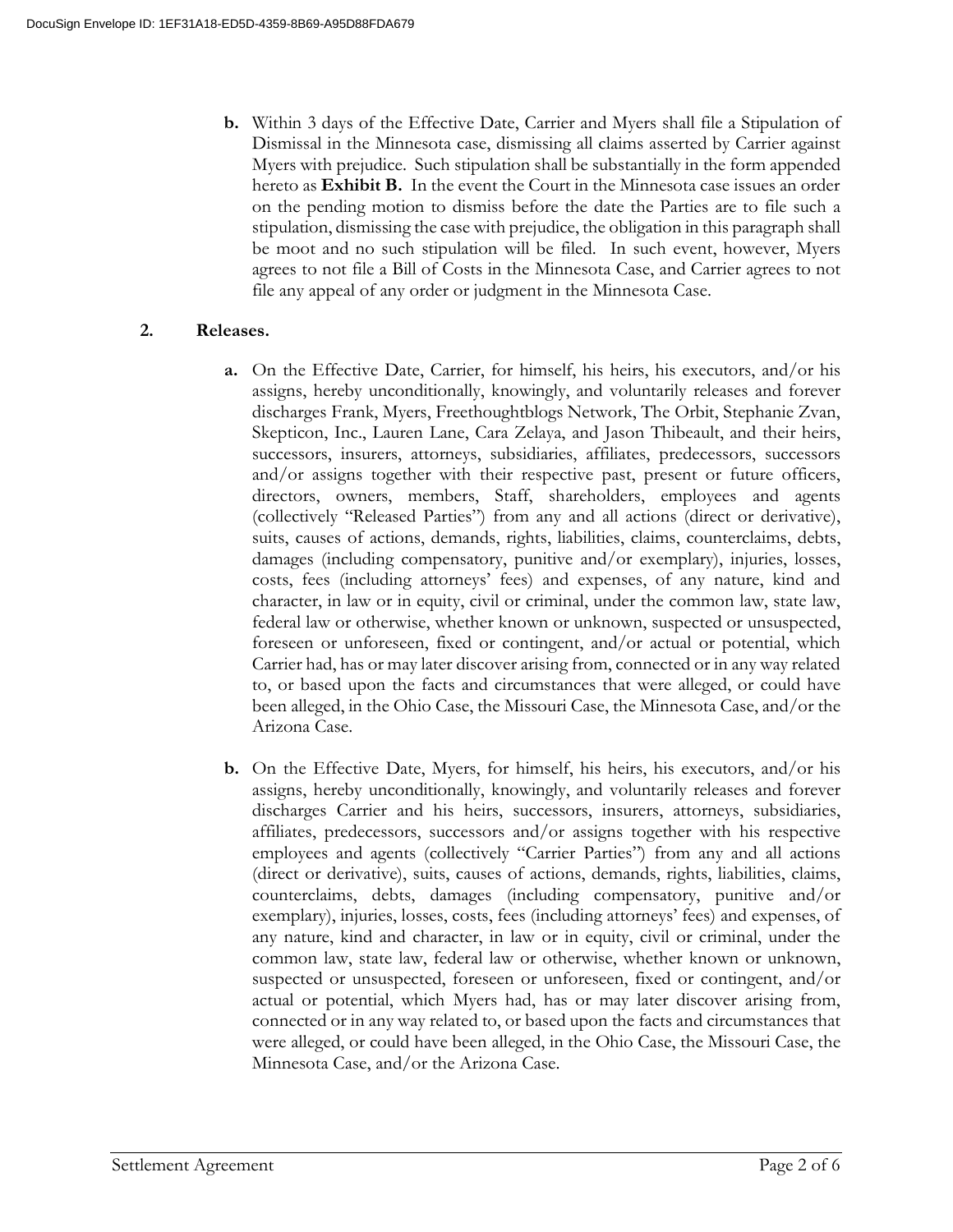- **c.** On the Effective Date, Frank, for herself, her heirs, her executors, and/or her assigns, hereby unconditionally, knowingly, and voluntarily releases and forever discharges the Carrier Parties from any and all actions (direct or derivative), suits, causes of actions, demands, rights, liabilities, claims, counterclaims, debts, damages (including compensatory, punitive and/or exemplary), injuries, losses, costs, fees (including attorneys' fees) and expenses, of any nature, kind and character, in law or in equity, civil or criminal, under the common law, state law, federal law or otherwise, whether known or unknown, suspected or unsuspected, foreseen or unforeseen, fixed or contingent, and/or actual or potential, which Frank had, has or may later discover arising from, connected or in any way related to, or based upon the facts and circumstances that were alleged, or could have been alleged, in the Ohio Case, the Missouri Case, the Minnesota Case, and/or the Arizona Case.
- **d.** Section 1542 Waiver:Each of the parties to this Agreement expressly waives the protection of Section 1542 of the California Civil Code, and expressly waives and releases any rights or benefits arising thereunder. Section 1542 of the California Civil Code states:

**A general release does not extend to claims that the creditor or releasing party does not know or suspect to exist in his or her favor at the time of executing the release and that, if known by him or her, would have materially affected his or her settlement with the debtor or released party.**

The Parties acknowledge that each is aware that he/she may hereafter discover facts different from, or in addition to, those which they or their attorneys now know or believe to be true with respect to the matters released above, and agree that the releases so given above shall be and remain in effect as full and complete releases of the respective claims, notwithstanding any such different or additional facts.

- **e.** It is the intent of this Agreement to provide the broadest release and discharge possible under the law, and the release herein shall bar all claims arising out of any events, actions, or facts that took place or occurred prior to the Effective Date of this Agreement. This general release is binding upon and for the benefit of each of the Parties and all persons acting on behalf of, through, or in concert with them.
- **f.** The Parties are aware and acknowledge that they may discover facts different from or in addition to the facts that they now know or believe to be true with respect to the claims asserted in the Ohio Case, the Missouri Case, the Arizona Case, and the Minnesota Case; it is nevertheless their intention to settle finally any and all claims that now exist or may hereinafter exist among them.
- **3. Payment and Attorney's Fees.** No Party shall provide payment to the other Parties pursuant to this Agreement, and the Parties shall bear their own attorney's fees and costs.
- **4. Covenant Not to Sue**. In exchange for the mutual promises, releases, and consideration in this Agreement, a) Carrier hereby covenants that he shall not commence or maintain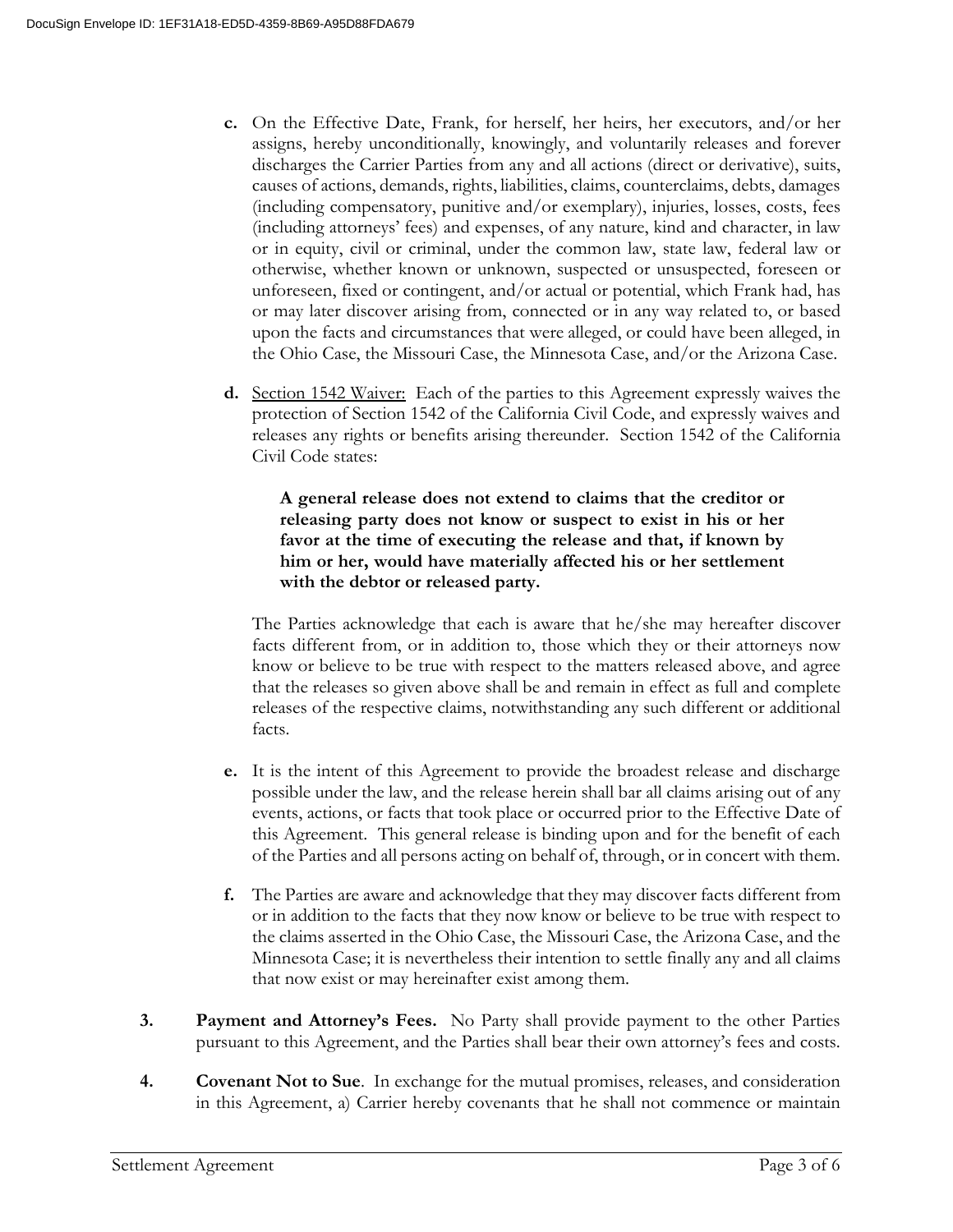any suit against the Released Parties, whether at law or in equity, on any claim released by him in this Agreement and b) Frank and Myers hereby covenants that they shall not commence or maintain any suit against the Carrier Parties, whether at law or in equity, on any claim released by them in this Agreement. These covenants shall be binding upon and inure to the benefit of the Parties, their successors, assigns, executors, administrators, personal representatives, and heirs, as well as to the benefit of the Released Parties and the Carrier Parties.

- **5. Communications.** All notices, requests, consents, and other communications required or permitted to be given hereunder shall be in writing and delivered personally or sent by certified or registered mail, postage prepaid, or via email as follows:
	- **a.** If to Richard Carrier, care of: Richard Carrier, Ph.D. 134 W. Tulane Rd. Apt. B Columbus, OH 43202 <richard.carrier@icloud.com>
	- **b.** If to Amy Frank or to Paul Z. Myers, Ph.D, care of: Marc J. Randazza and/or Ronald D. Green RANDAZZA LEGAL GROUP, PLLC 2764 Lake Sahara Drive, Suite 109 Las Vegas, NV 89117 <mjr@randazza.com>; <rdg@randazza.com>; <ecf@randazza.com>

### **6. Miscellaneous.**

- **a.** This Agreement may be supplemented, amended, modified, or terminated only by the mutual written agreement of the Parties. No supplement, amendment, modification, or termination of this Agreement shall be binding unless it is in writing and signed by each Party herein. This Agreement constitutes the final, complete, and exclusive statement of the terms of the agreement between the Parties pertaining to the subject matter of the Agreement and supersedes all prior and contemporaneous understandings or agreements of the Parties. No Party has been induced to enter into this Agreement by, nor is any Party relying upon, any representation or warranty outside those expressly set forth in this Agreement.
- **b.** This Agreement is a compromise of disputed claims, and nothing contained herein shall be deemed or construed to be an admission or acknowledgement of liability by any Party.
- **c.** If a court of competent jurisdiction holds any provision of this Agreement to be illegal, unenforceable, or invalid in whole or in part for any reason, the validity and enforceability of the remaining provisions, or portions of them, will not be affected, unless an essential purpose of this Agreement would be defeated by the loss of the illegal, unenforceable, or invalid provision.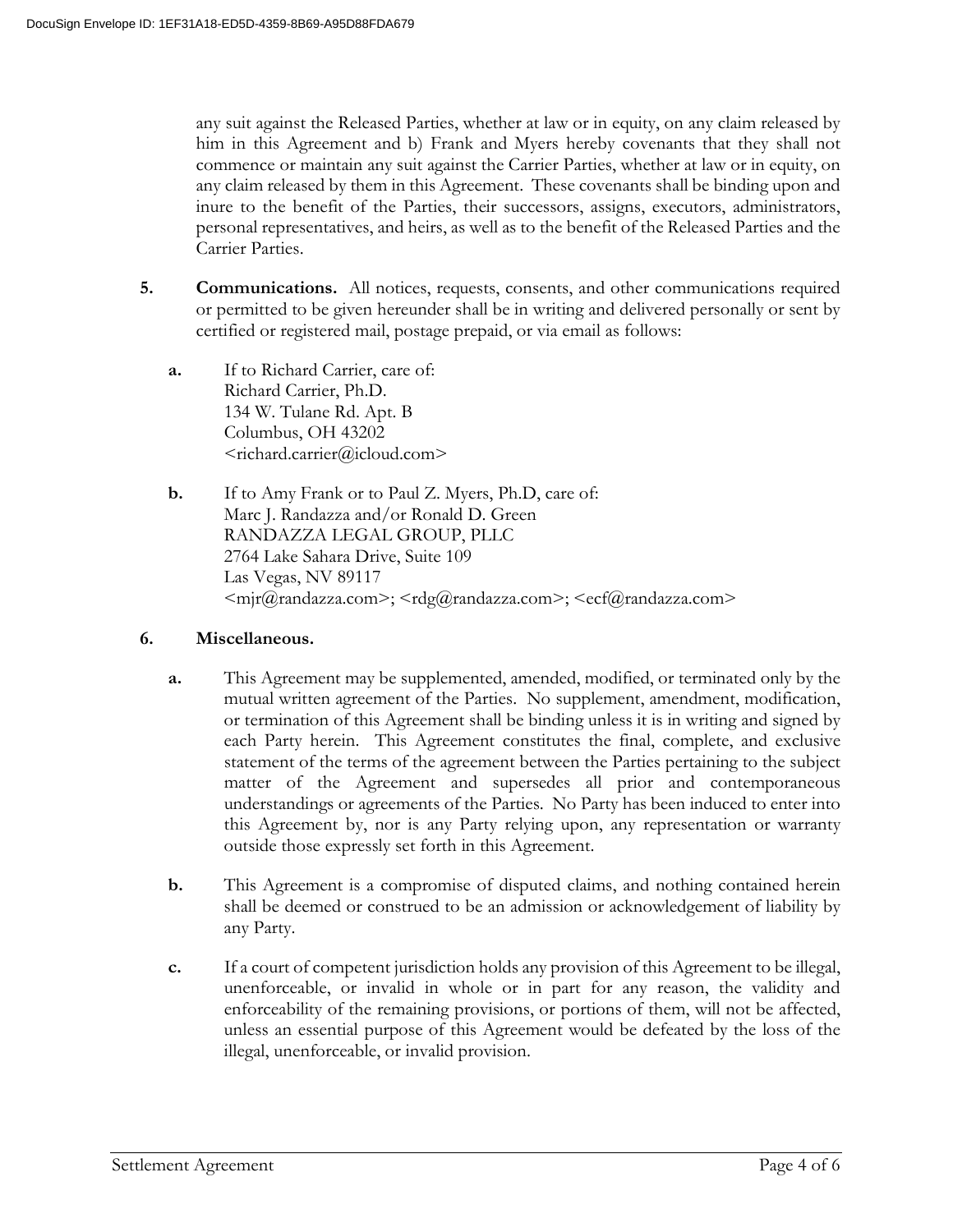- **d.** This Agreement may be executed in any number of counterparts by hand or electronic signature each of which shall be an original, but all of which together shall constitute one instrument.
- **e.** Governing Law, Venue, and Agreement to Arbitrate This Agreement is made, and shall be construed, in accordance with the laws of the State of Nevada. The Parties agree that any and all disputes or claims that may arise between them, including as to the enforcement of this Agreement, shall be resolved exclusively through final and binding arbitration, rather than in court, except that the Parties may invoke the jurisdiction of the courts in which the Minnesota Case and/or the Arizona Case are pending to enforce the requirement of the filing of stipulations of dismissal therein. The Parties agree that any litigation to compel arbitration or to confirm or vacate an arbitration award shall be resolved in the courts of Clark County, Nevada. The Parties hereby consent to personal jurisdiction and venue in the State of Nevada for such arbitration and/or litigation. This Agreement to Arbitrate is intended to be broadly interpreted. The Federal Arbitration Act governs the interpretation and enforcement of this Agreement to Arbitrate.

The Parties agree that the arbitrator shall not be a retired judge unless both parties otherwise agree. The Parties both agree that they will not use the services of JAMS or AAA for the arbitration, and any arbitration filed under either of those companies' auspices is immediately vacatable, unenforceable, and non-confirmable. Any such arbitration must meet the following conditions:

- i. The Arbitrator must swear or affirm that they have not presided over a case involving either party or either party's counsel for the prior five years.
- ii. The Arbitrator shall agree to apply Nevada law.
- iii. The Arbitrator must agree to not take on any matter involving either party or either party's counsel for five years after the arbitration, with any violation of this requiring the disgorgement of any arbitration fees earned. Any arbitration conducted by an arbitrator who does not so agree shall be unconfirmable.
- iv. The Parties shall equally share the arbitrator's fees and expenses.
- v. The arbitration decision may be re-submitted to a new arbitrator in the event of clear error of law or fact. The party submitting the matter to a new arbitrator shall pay the second arbitrator's fees and expenses. However, if that second arbitrator finds that there was a material error of law or fact in the decision that affected the outcome of the first arbitration, the other party shall reimburse the re-submitting party for half the second arbitrator's fees and expenses.
- vi. If the second arbitrator does not find that there was a material error of law or fact in the decision that affected the outcome of the first arbitration, then the party re-submitting it shall pay the other party's attorneys' fees and expenses expended in the second arbitrator.
- **f.** Each of the Parties represents that they had a full and fair opportunity to participate in the drafting of this Agreement and this Agreement shall be construed as if jointly written by the Parties. The Parties, and specifically Carrier, hereby acknowledges that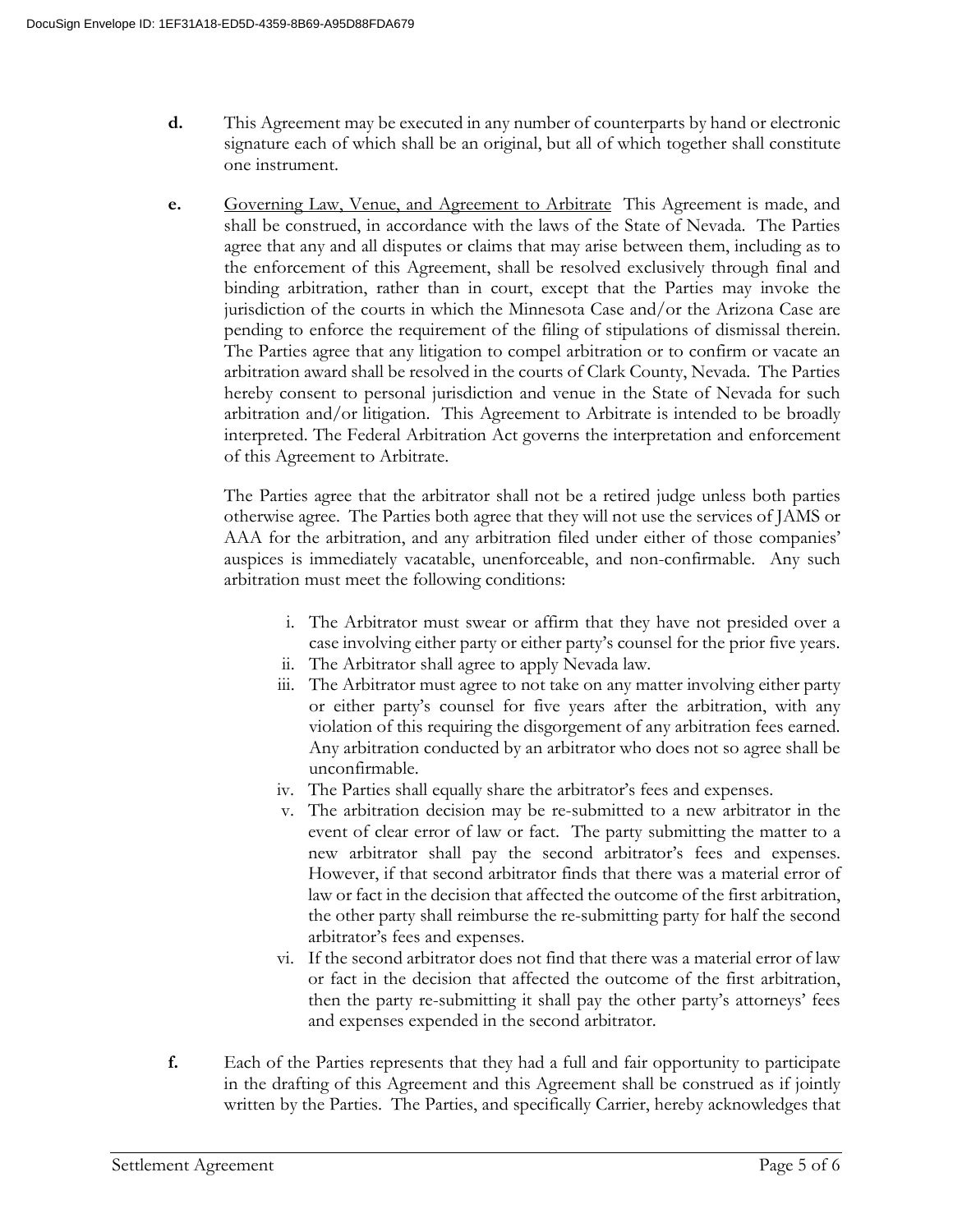| they have had a full and fair opportunity to consult with counsel of their choosing                                                                                                                                                                |  |  |  |
|----------------------------------------------------------------------------------------------------------------------------------------------------------------------------------------------------------------------------------------------------|--|--|--|
| regarding this Agreement and the literature of and literature entered into this Agreement following such opportunity. $\underbrace{\mathcal{K}\mathcal{L}}$ $\underbrace{\mathcal{K}\mathcal{L}}$ $\underbrace{\mathcal{K}\mathcal{L}}$ [initials] |  |  |  |
|                                                                                                                                                                                                                                                    |  |  |  |

**IN WITNESS WHEREOF,** the Parties hereto have affixed their respective authorized signatures and the dates of said affixation.

## **RICHARD CARRIER, PH.D.**

| DocuSigned by:<br>d (, (arrier<br>D84929A51DD0409  | DATE: | 11/25/2019 |
|----------------------------------------------------|-------|------------|
| <b>AMY ELIZABETH FRANK</b>                         |       |            |
| DocuSigned by:<br>Amy Frank                        | DATE: | 11/25/2019 |
| 382664A92BD34E5<br>PAUL Z. MYERS, PH.D.            |       |            |
| DocuSigned by:<br>Paul E. Myers<br>EEEB9E6830A14C8 | DATE: | 11/25/2019 |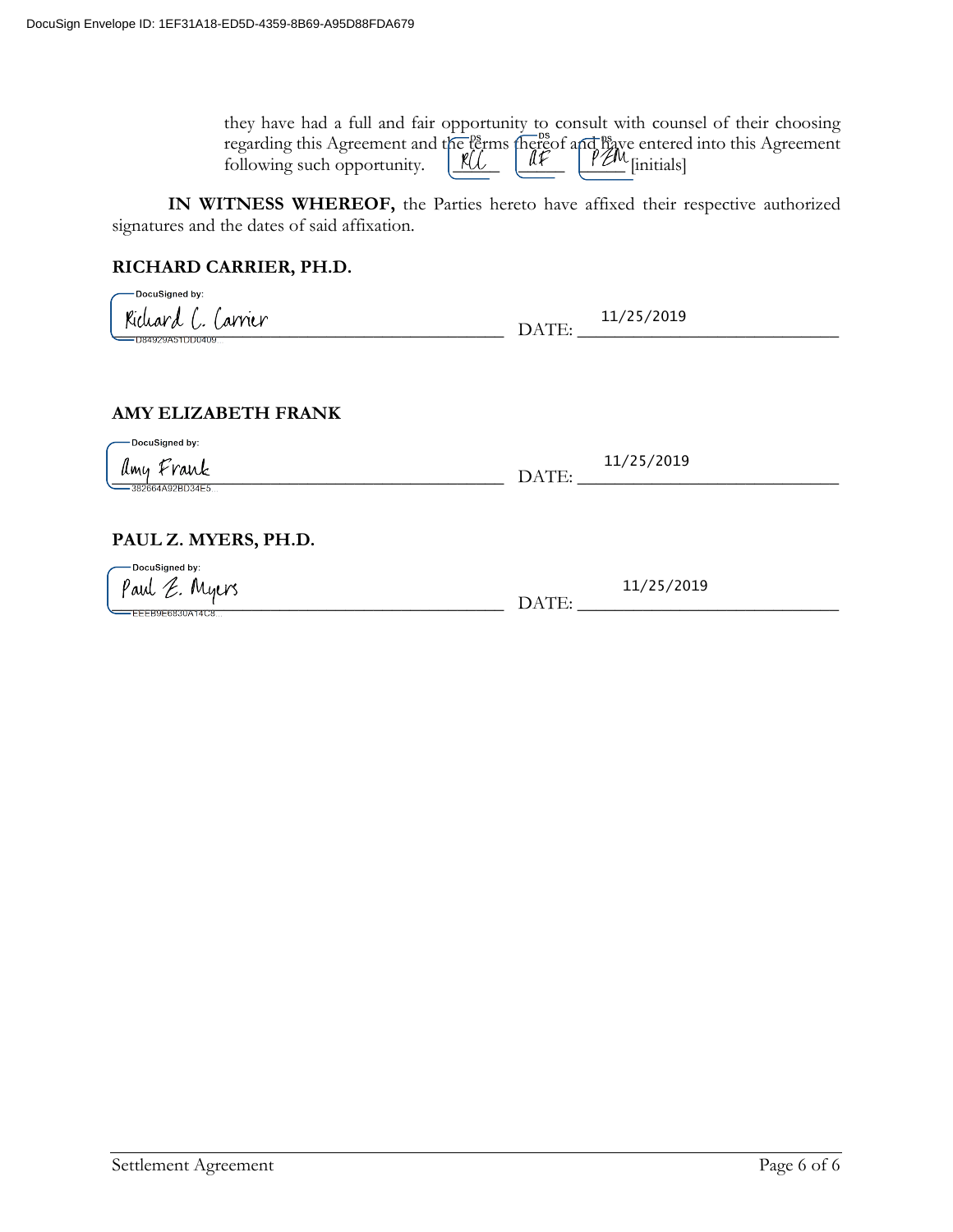# **EXHIBIT A**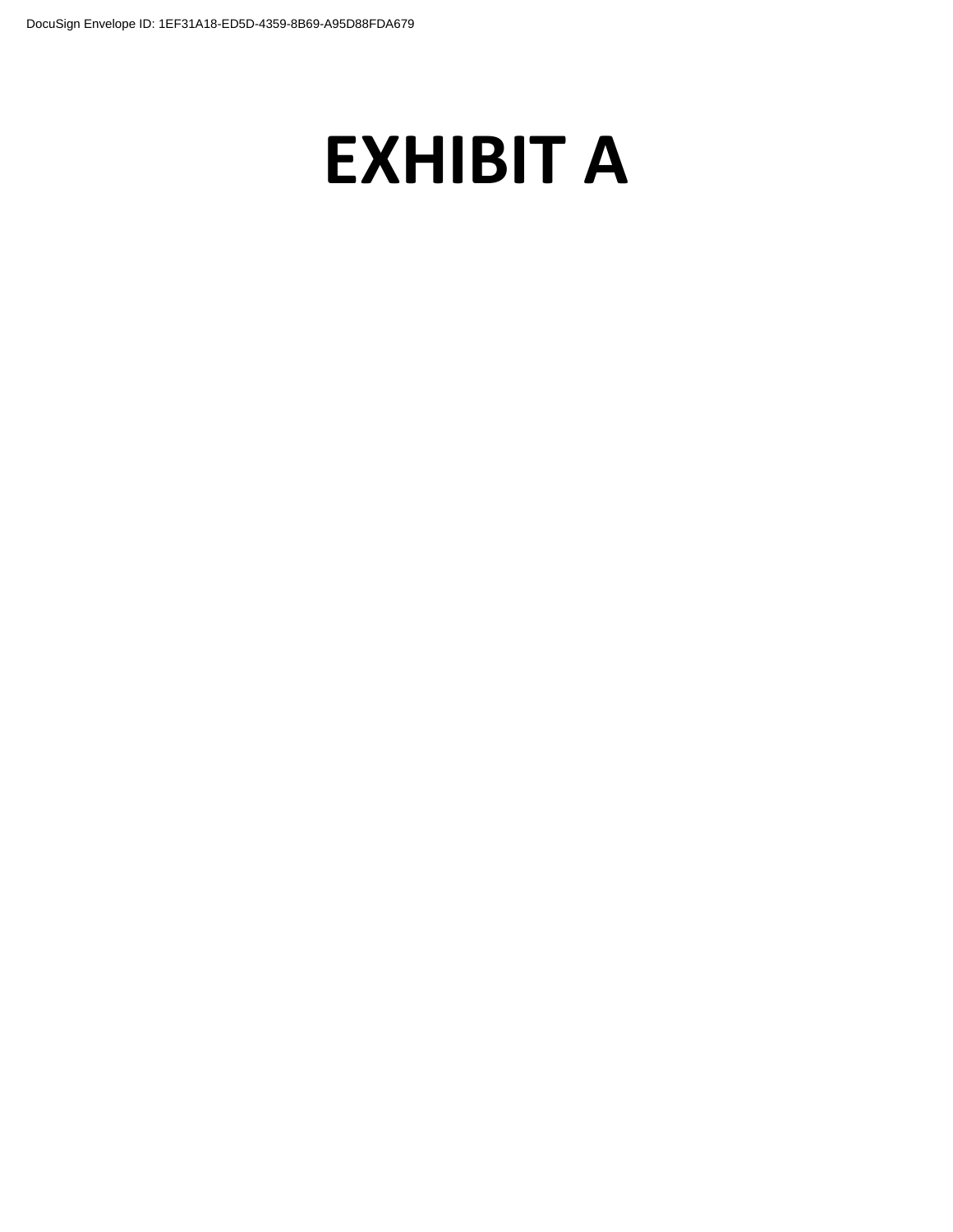2 3 4 5 **RANDAZZA LEGAL GROUP, PLLC** Marc J. Randazza, AZ Bar No. 027861 2764 Lake Sahara Drive, Suite 109 Las Vegas, Nevada 89117 Tel: 702-420-2001 ecf@randazza.com *Attorney for Defendant* Amy Frank **UNITED STATES DISTRICT COURT DISTRICT OF ARIZONA PHOENIX DIVISION** Richard C. Carrier, Ph.D., an individual, Plaintiff, v. Amy Elizabeth Frank, an individual, Case No.: 2:19-CV-02719-JJT **STIPULATION OF DISMISSAL**

Defendant.

Pursuant to Fed. R. Civ. P. 41(a)(1)(A)(ii), Plaintiff and Defendant hereby stipulate that a) Plaintiff's claims against Defendant and b) Defendant's counterclaims against Plaintiff are and shall be dismissed with prejudice, with each party responsible for its own costs and attorneys' fees.

Dated: November  $\frac{XX}{X}$  2019 Respectfully submitted,

22

23

24

25

1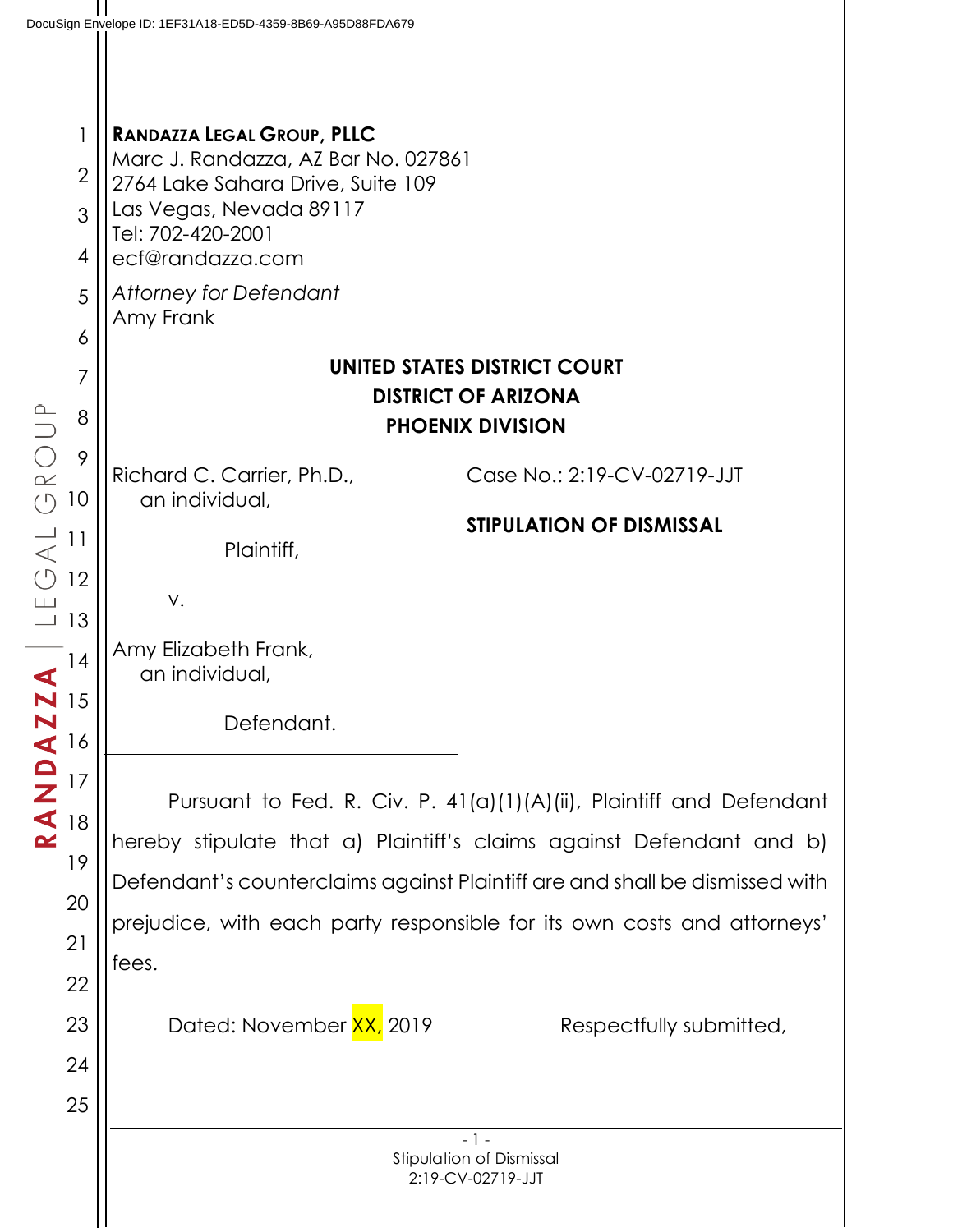1

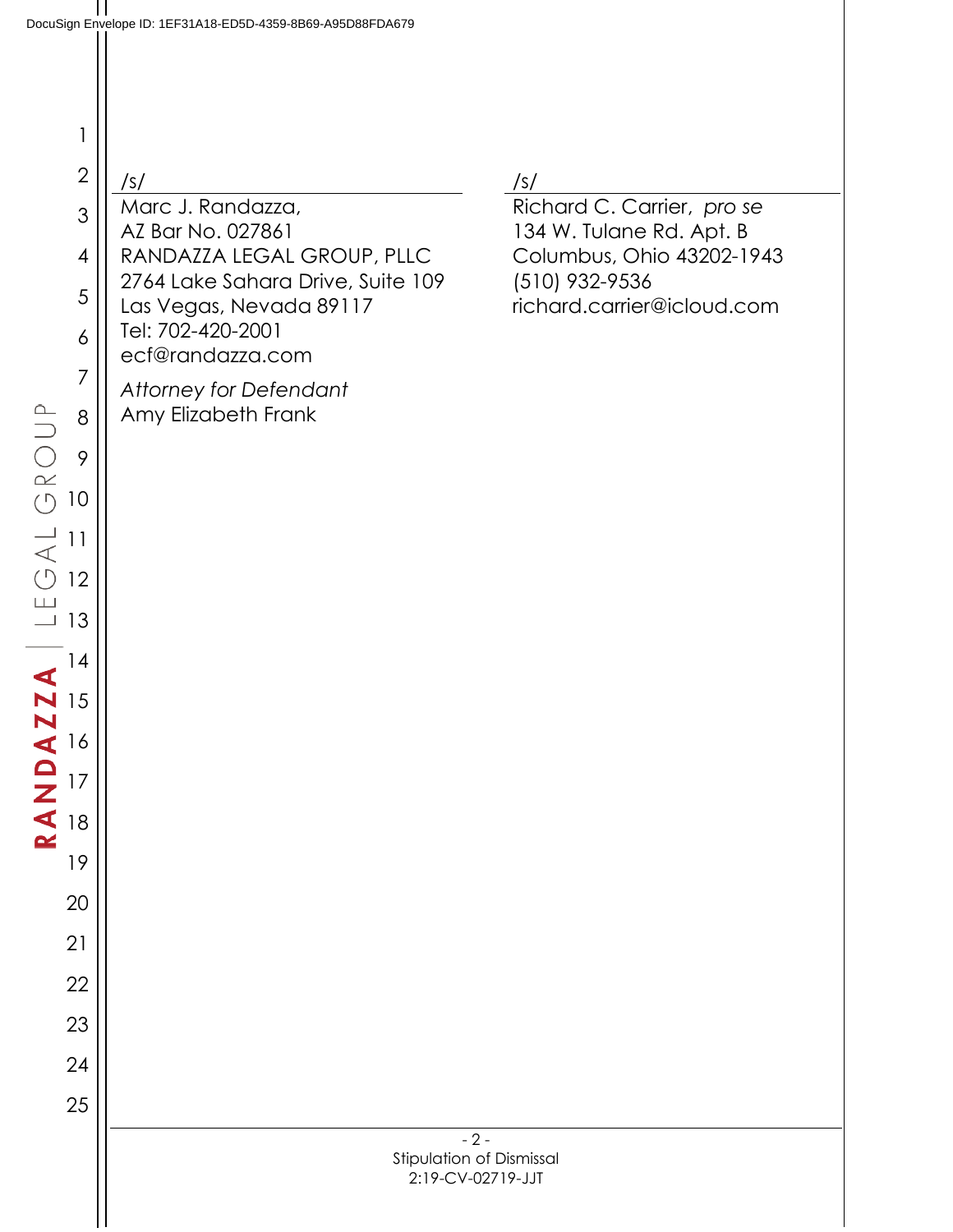- 3 - Stipulation of Dismissal Case No. 2:19-cv-02719-JJT **CERTIFICATE OF SERVICE** I HEREBY CERTIFY that on November XX, 2019, I electronically filed the foregoing document with the Clerk of the Court using CM/ECF. I further certify that a true and correct copy of the foregoing document is being served via transmission of Notices of Electronic Filing generated by CM/ECF. Respectfully Submitted, /s/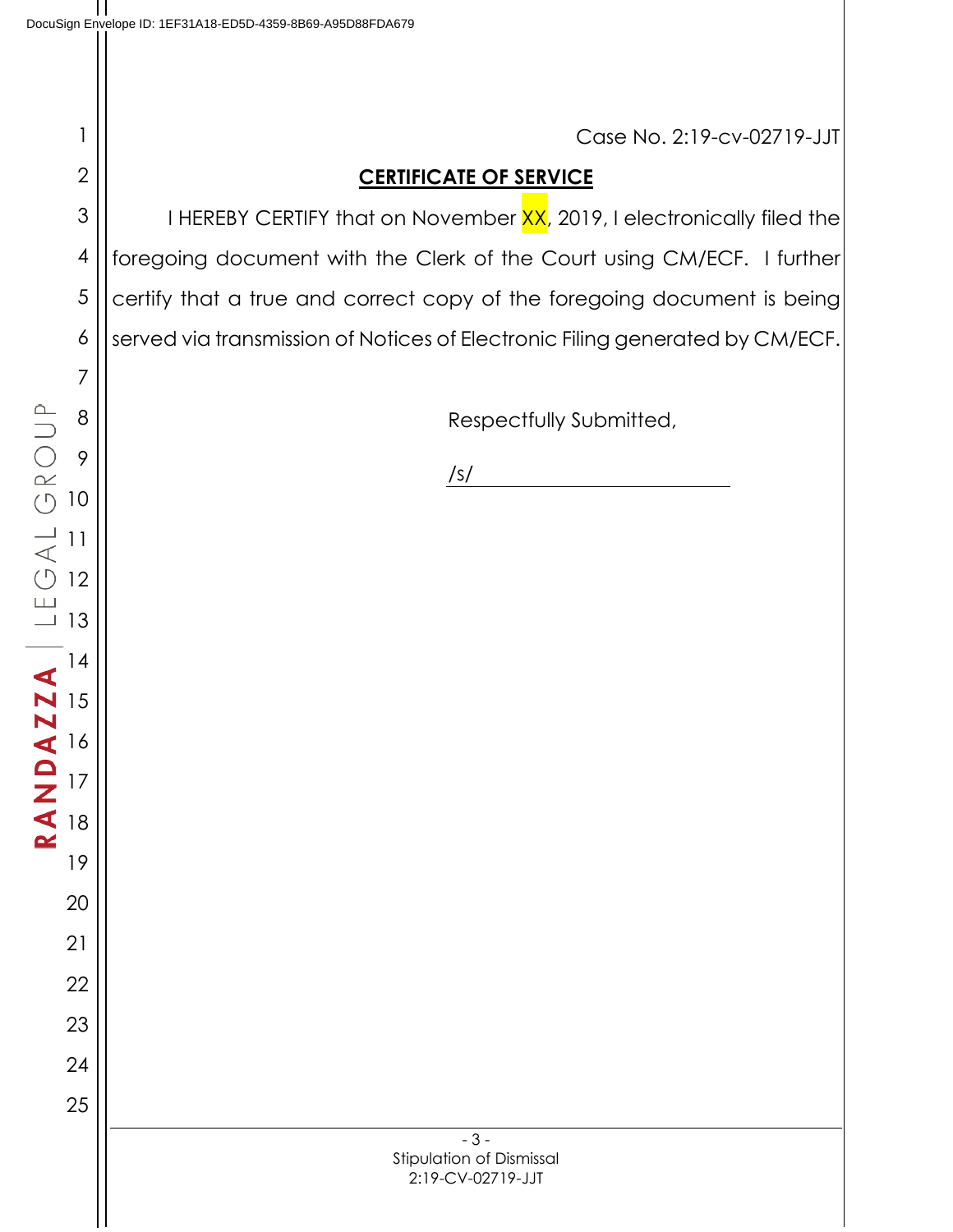# **EXHIBIT B**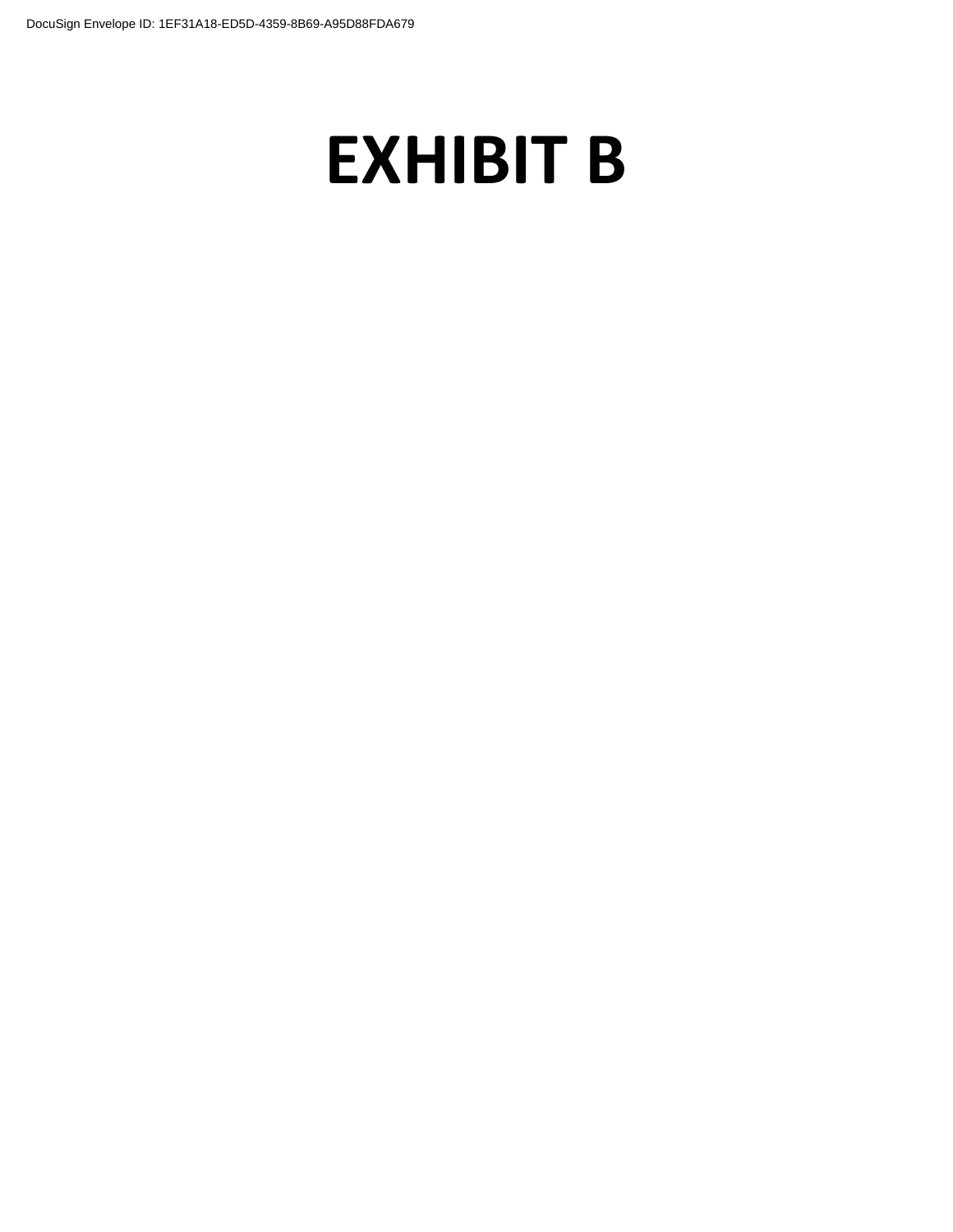# **UNITED STATES DISTRICT COURT DISTRICT OF MINNESOTA**

RICHARD C. CARRIER, Ph.D., an individual,

Plaintiff,

Case No.: 0:19-CV-01152-PJS-LIB

## **STIPULATION OF DISMISSAL**

v.

PAUL Z. MYERS, Ph.D., an individual,

Defendant.

Pursuant to Fed. R. Civ. P. 41(a)(1)(A)(ii), Plaintiff and Defendant hereby

stipulate that Plaintiff's claims against Defendant are and shall be dismissed with

prejudice, with each party responsible for his own costs and attorneys' fees.

Dated November \_, 2019 Respectfully Submitted,

RANDAZZA LEGAL GROUP, PLLC

## /s/

Marc J. Randazza (*pro hac vice*) Ronald D. Green (*pro hac vice)* **RANDAZZA LEGAL GROUP, PLLC** 2764 Lake Sahara Drive, Suite 109 Las Vegas, Nevada 89117 Telephone: 702-420-2001 ecf@randazza.com

Troy Hutchinson (MN License No. 0320420) **ROCK HUTCHINSON** 120 South Sixth Street, Suite 2050 Minneapolis, MN 55402 Telephone: 612-743-3164 thutchinson@rockhutchinson.com

*Attorneys for Defendant*

*Paul Z. Myers*

/s/

Richard C. Carrier, *pro se* 134 W. Tulane Rd. Apt. B Columbus, Ohio 43202-1943 (510) 932-9536 richard.carrier@icloud.com